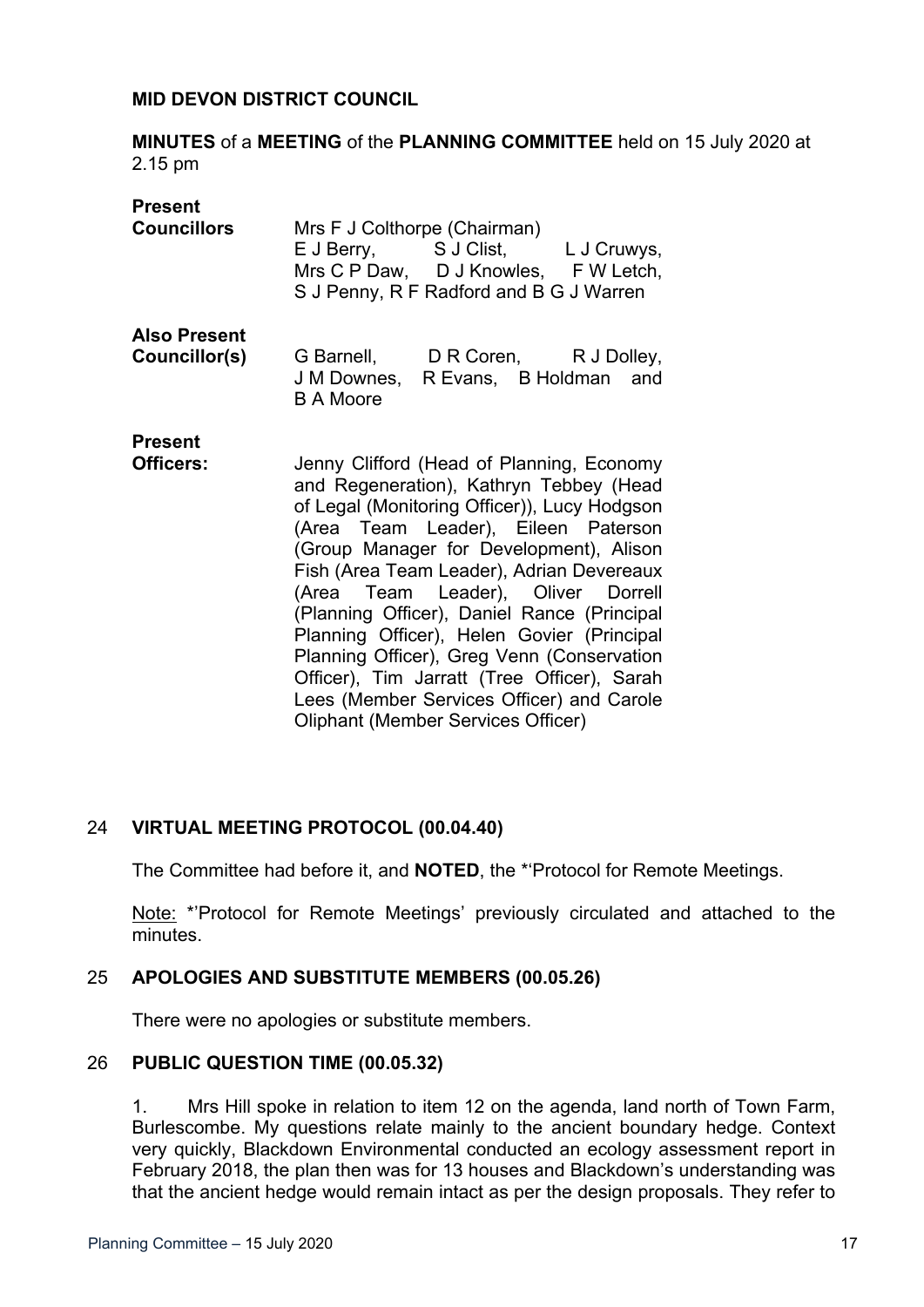the boundary hedge along Old Road as species rich, potential to be categorised as an important hedgerow under the Hedgerow Regulations Act 1997. There also exists a Devon biodiversity and geodiversity action plan from Devon County Council with policies to protect the hedgerows. Blackdown's views can still be viewed on MDDC Planning portal. It was never updated dated but revised in July 2019. That has significant differences from plans report in 2018.

Can Officers explain why they have not met the requirements of the Hedgerow Regulations Act 97 by requesting an up-to-date assessment to address the ecological, botanical and heritage importance of the ancient boundary hedge?

Can Officers also explain why they failed to reconsult the ecologists (as the ecologists advised in the report) and or ensure an opportunity for a revised consultation response addressing the now proposed removal of 55 metres of the boundary hedgerow?

Can Officers explain why they did not ensure this was done?

The Ecologists wanted retention and protection of this historically important hedgerow. Can Officers explain why MDDC subsequently recommended Approval on a Revised Scheme that would destroy it?

Can Officers explain the discounting of the documented historic background to the Boundary Hedge from Devon County's Historic Records team, reference to the Domesday, and the hedgerows importance?

You say there isn't sufficient reason to recommend refusal on its own but MDDC has failed to address these issues and failed to conduct a proper survey of the impact. So it leaves the authority in danger of a breaching the Hedgerow's Regulation Act of 1997 and the Environmental Impact Regulations too.

Would Councillors not agree that the hedgerow's historic origins and in particular the Ecologist's requirements for retention and protection of this Boundary is an additional and valid Reason for Refusal as is the imminent adoption of the Local Plan which puts this site out of the settlement limit?

2. Mrs Hill spoke on behalf of Cllr Lewis Worrow from Burlescombe Parish Council, in relation to the same item (as he had not been in attendance at this point in the meeting).

The preservation and importance of Burlescombe's Grade I listed church and its setting is now listed as a reason for Refusal, supported by MDDC's Statutory duty under Section 66 of the Planning Act of 1990 and Policies DM27 and DM25.

The starting point for Appeals Inspectors in cases such as these is a 'strong presumption against granting permission' if there is any harm to the heritage asset itself or its setting.

This Application does not overcome or negate even 'less than substantial' harm to the setting of the Church and Historic England has consistently advised MDDC to focus on whether the public benefit outweighs the harm.

To this end I have two (2) questions: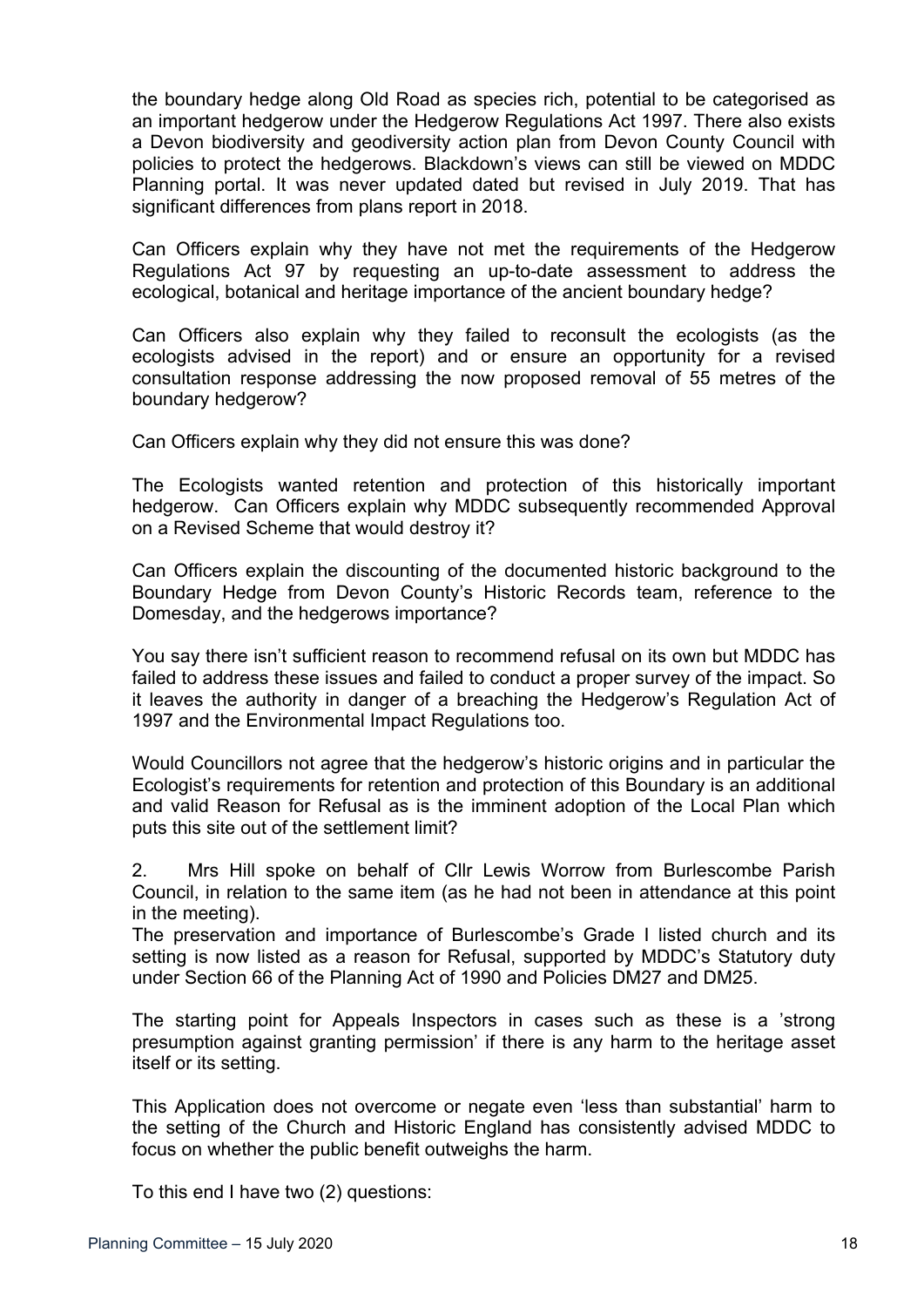a) Have Members been clearly informed that the starting point for Planning authorities and Appeals Inspectors is a "'strong presumption against granting permission if there is any harm to the heritage asset itself or its setting?", particularly so when there is no public benefit but significant and less than significant harm?

b) Can Officers explain why, until now, there has been no acknowledgement of the absence of public benefit and why MDDC's Statutory duty under Section 66 of The Planning Act 1990 has not been cited as a Refusal reason until now?

Further to this, the current Application is a Revised Scheme containing significant differences to that of the previous Application Refused in June 2019.

In the December 2019 Report, P32, Officers detail that the current scheme relates to revisions made to overcome the reason for Refusal (highways) and that the Authority cannot consider any other aspects of the development that was previously considered unless the changes made to overcome this reason for refusal cause additional harm to the surrounding area and the heritage assets.

This Revised Application includes a platform of additional and significant excavation to the proposed site: visibility splays, significantly increased parking/turning area and a covered roof not shown in the previous Application.

The Application also now requires the destruction of 55 metres of an historic, protected and irreplaceable boundary hedge, in contravention of the Hedgerows Protection Act 1997 and of the Environmental Impact Assessment Regulations.

To this end, I have three (3) subsequent questions for a total of five (5) questions:

a) Can Officers explain why they did not treat such significant changes to the Plans as material considerations, and why they seem not to have concluded the changes would cause additional harm to the surrounding area and the heritage asses, as they detailed in the December 2019 Report?

Officers incorrectly claim they cannot include new Reasons for Refusal, in contrast to their statement of December.

b). Would Councillors not agree that these material differences provide MDDC with compelling and in Planning terms, justifiable reasons that permit MDDC to take into account and introduce new, legitimate reasons for Refusal that were previously not included?

c). Would Councillors not agree there are flaws in this process, and that the Application should be finally Refused today?

3. Mr Jamie Byrom then spoke in relation to item 16, Appeal in relation to Higher Town, Sampford Peverell. After the closed session about this same site last October, this Council dropped one of its reasons for refusal, I therefore fear you are being asked to do something similar today, forgive me if I am mistaken. I urge you not to drop either of the remaining reasons for refusal.

Reason for refusal 3 concerns the safety of pedestrians who move in between the site and the village. A year ago you found that the Appellant's proposals for the canal area would be unsafe and they still are. You will soon adopt our new Local Plan, its policy SP2 requires that access to and from the village must be improved. If you drop this reason for refusal just when the plan is about to be adopted you will in effect be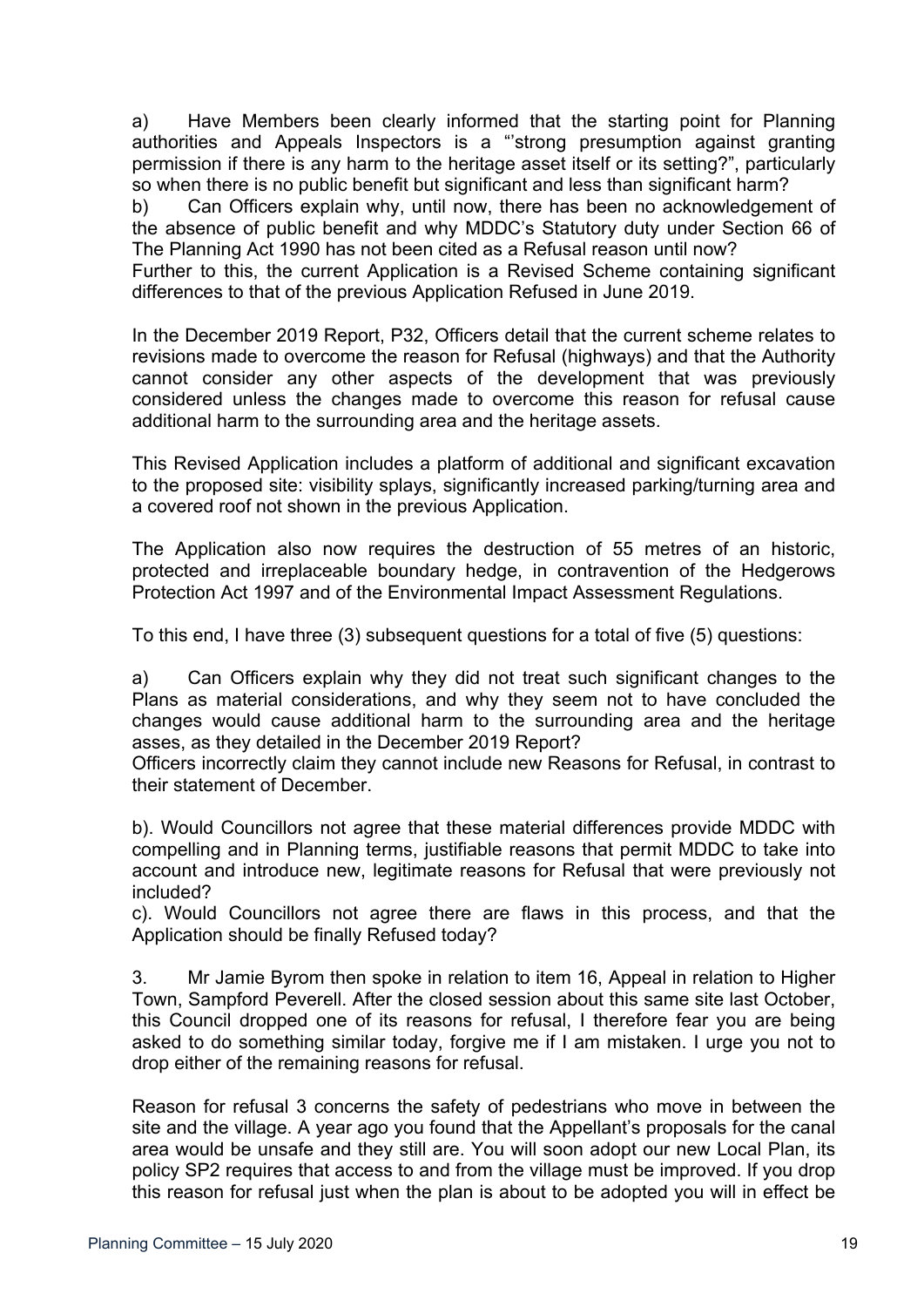ignoring a Local Plan policy requirement and I think you will all agree this will be a very bad signal to send to the public at the moment.

The same is true of reason for refusal 1. This concerns landscape impact. A year ago you decided that the landscape proposal would do significant harm to the surrounding landscape character and appearance. This too is covered by policy SP2. It requires landscaping and design which respect the setting and character of the area, conservation of the area and listed building. To help achieve this the policy defines a large area of green infrastructure where there must be no development. The Local Plan Inspector described this area of green infrastructure as essential in providing the protection required but this Council's landscape expert witness for the Appeal never once mentions in his evidence how the Appellants proposals would harm this green infrastructure, something has held him back. In your private session councillors you might like to ask what this is. May be it is because the Local Plan had not yet been adopted when he wrote his evidence but the plan will soon have full force. This includes the requirement for the green infrastructure to remain undeveloped. Rather than give up on the landscape reason for refusal this committee should surely urge officers and your very capable experts to pursue it more aggressively backed up by the requirements of the soon to be adopted plan. If you drop reason for refusal 1 you will be ignoring the SP2 requirement for green infrastructure to remain undeveloped. Once again this is surely a very bad signal to send to the public.

In conclusion my question is, will officers give a clear undertaking here today that the Council and its experts will uphold in full every part of policy SP2 at the forthcoming Appeal enquiry? I am looking simply for a 'yes' or 'no' answer.

4. Professor Barney Dunn spoke in relation to item 13 on the agenda, the Tree Preservation Order at the former Primary School, Newton St Cyres. He stated that he wanted to comment on the appeal made to the imposition of the Tree Preservation Order.This first reason for objection was that the tree was in a poor structural condition. From a non-expert view it is beautiful and its thriving and I note that none of the other 2 experts that came out to see the tree said that it was in a poor state. There is a comment made that the process wasn't followed properly in placing the TPO. As far as I can tell the process has been followed properly.

There is some question about the amenity of the tree, I would just say that the tree has clear visual amenity and that there are multiple site points along Sand Down Lane and on the A377 whether you are a walker, a pedestrian or a cyclist and when they knock down the old school the visual amenity of the tree will potentially increase because it will be more visible.

Also the tree has some historical amenity in that generations of kids went to school there and remember having lessons under it and doing outdoor learning so it is kind of a cultural landmark in the village.

There were some questions raised that it will bias a subsequent planning application with views of the public. My understanding of planning law is that a TPO can be overturned at the planning stage but that it is good to have it there so that that tree is given due process.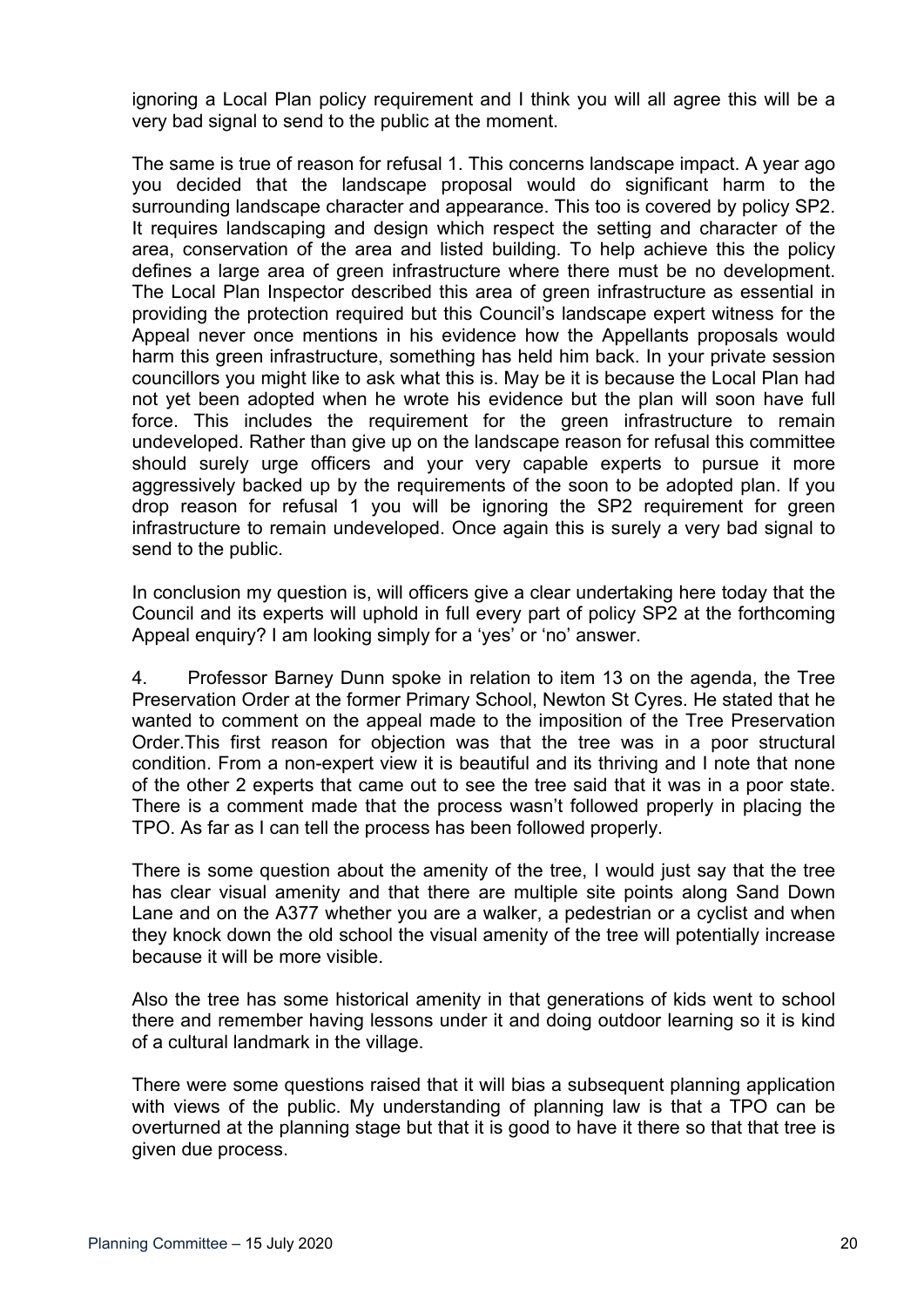The other reason for appeal is that the tree is an inappropriate species for a confined space within a development environment. Just to note the rival bidder for the site which was a Community Housing Trust had come up with a scheme that could successfully incorporate the tree and didn't see any problems with it. That bid was refused on the grounds of profitability for the Council not for viability of the proposal, that is my understanding.

For those reasons I think the original TPO was fine and I would hope that it continues to be upheld. Thank you.

5. Beverly Tolley then spoke in relation to item 12 on the agenda, land north of Town Farm, Burlescombe. She stated that MDDC would seem to be inconsistent in the consideration of applications and in its decisions regarding the harmful effect this proposal will have on the appearance of Old Road, one of the oldest parts Burlescombe has been discounted. On a recent application, outside of the settlement area of Craddick, polices of COR2 and DM 2 concerning local distinctiveness were fully considered and cited as reasons for refusal so my question is can MDDC officers explain why they did not explore and properly consider the relevance of COR2 and DM2 to this application and apply them instead of claiming that the application complied with both?

6. Caroline Pitchin also spoke in relation to land north of Town Farm, **Burlescombe** 

Good news for the village we now have a farm shop, however the location is in front of the proposed development. Visitors to the shop are already trying to park when the shop is busy, often parking two abreast as we simply do not have anywhere to park. The visitors in the shop are only parking for a few minutes but my question is where are the visitors to park for the proposed development? I cannot see that they will park in the proposed parking area as these are family homes that could mean several cars per household. We have measured the lane and it's 4.2 metres in width on the road outside the proposed development.

The Leylandii trees are growing out of control, spoiling the view for all in the Parish. This has been mentioned by several parties and in previous proposals these were to be cutback or replaced. However will these be allowed to grow even taller if the proposal is denied? I feel that the Leylandii is being used as a bargaining tool. Please will these be cut if the proposal is denied or if permission is given?

The hedge row is an ancient hedge and should remain. The developers Assessment report in 2018 does state that the ancient hedge needs to be protected and remain intact. I have also read on the Mid Devon website that you cannot simply remove an ancient hedge.

7. Cllr Andrew Moore, Ward Member for Clare and Shuttern, stated that he was speaking in relation to item 11 on the agenda – erection of an office building and a Change of Use from agriculture to a groundworks depot at Highfield Farm.

Members of the Committee, you will recall that I called this retrospective application in with concerns about cumulative impact, whether this is the right sort of development to be promoting in remote, heartland countryside and because of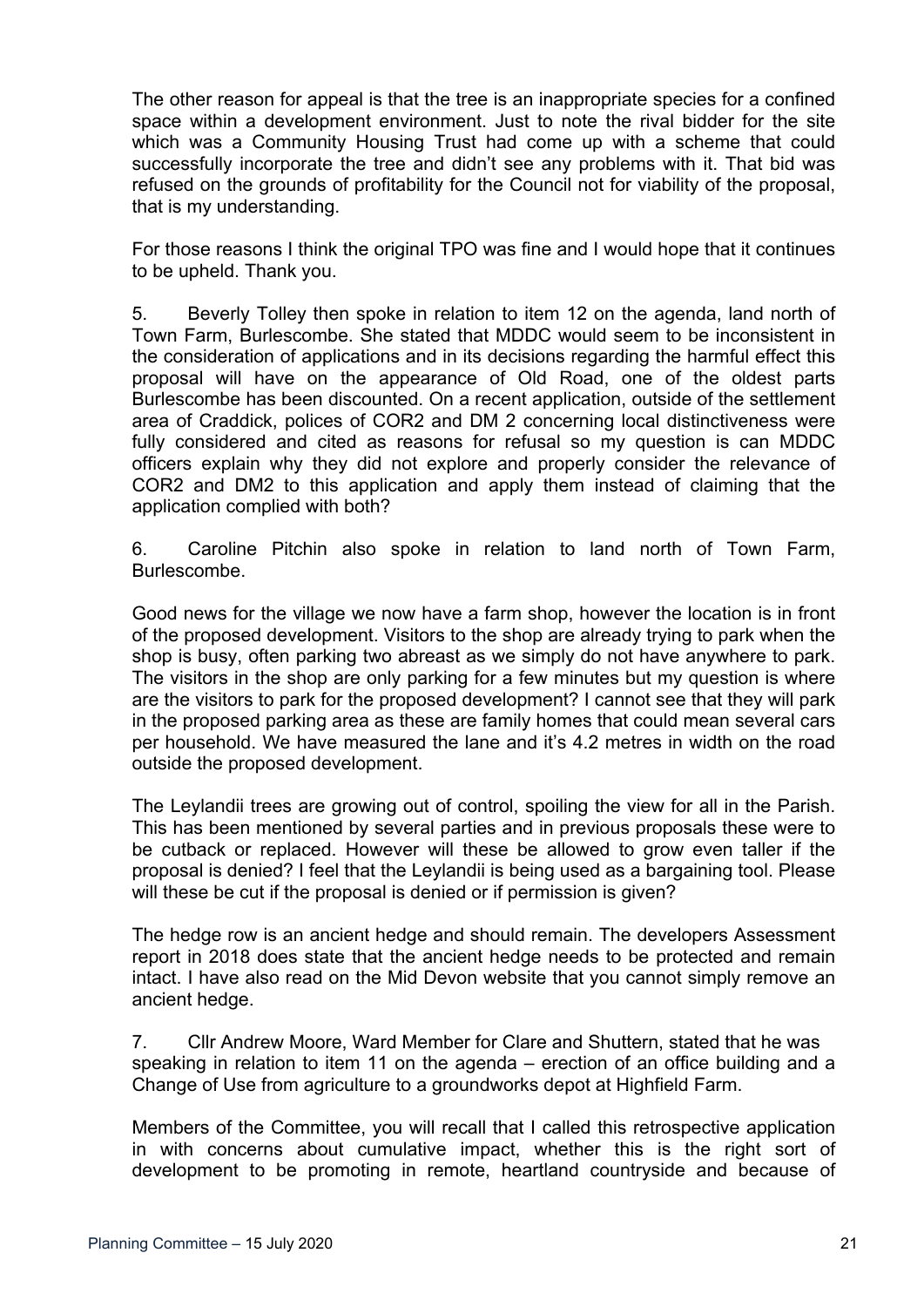potential amenity impact given the history on the wider site. I stand by those concerns.

You'll remember that a simple search uncovered 8 businesses at Highfield Farm, with this one, "a new employment site" per the report, proudly proclaiming that its growth had been "exponential" and employed 30 people. Taking into consideration everything else that goes on at Highfield Farm is this an appropriate scale or overdevelopment? Is there sufficient adverse impact to refuse the application? You must decide, again in the context of other noisy operations in the immediate area: there must come a point where yet another business is the straw that breaks that particular camel's back.

We are told there are no other suitable sites in the area so the criteria for DM20 are met, but given that the business operates right across the south of England is a 3 km search radius enough? As for adverse impact to the "appearance and character of the countryside", or alternatively "sustaining local distinctiveness, character and environmental assets", you saw photos that showed that a green field site has been completely taken over by this business. Are you aware that, contrary to the report, this site does have a Statutory designation: part is in the North Devon Biosphere, a UNESCO-designated reserve? Are you entirely happy that the requirements of COR2 and COR18 are being fulfilled?

Amenity impact for the few local properties in this quiet area is an important consideration. The recommendations strongly restricting operating hours, lighting and noise are welcome. As this report mentions, a further restriction on vehicle access times might well be appropriate - within the past week there was reportedly regular activity from 5:30 am and vehicles were reportedly entering site with materials at 9:00 pm: Environmental Health Officers have been informed. As always, we rely on the integrity of the operator to honour the conditions, and so it has to be. But I worry that on this remote site with few neighbours, despite the controls, regular Enforcement visits will be needed. And there's a risk that this business's operation could spill conveniently onto the adjacent site where there are currently no specific controls on operating hours, lighting or noise and there have been several Enforcement actions. Are you happy that controls are enough to safely secure the wider policy requirements for the protection of the countryside environment?

So, is this the right thing to be approving, and if so, are you happy that the conditions are sufficient to ensure that all concerns are being comprehensively addressed?

The Chairman stated that the questions would be raised when the Committee got the relevant item on the agenda.

# 27 **DECLARATION OF INTERESTS UNDER THE CODE OF CONDUCT (00.25.44)**

Members were reminded of the need to declare any interests when appropriate.

## 28 **MINUTES OF THE PREVIOUS MEETING (00.25.55)**

The minutes of the meeting held on  $17<sup>th</sup>$  June 2020 were agreed as a true record.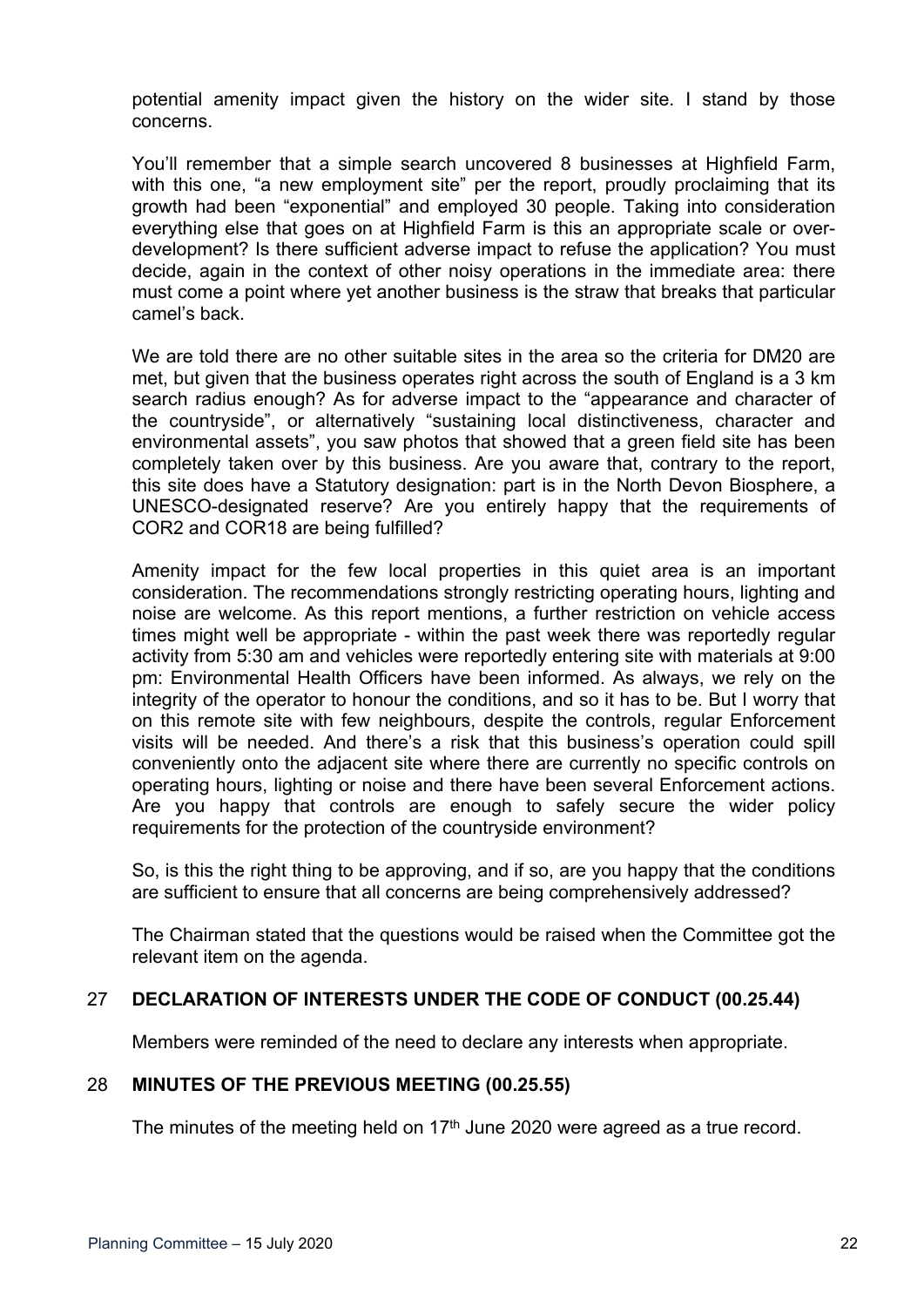## 29 **CHAIRMAN'S ANNOUNCEMENTS (00.27.55)**

The Chairman had the following announcements to make:

- She informed the meeting that item 14 on the agenda Tree Preservation Order 20/0003 – Land at Meadow Park, Willand, Devon had been deferred
- She informed Members that Lucy Hodgson would be leaving the authority after 16 years and she thanked her for her support of the Planning Committee and wished her well for the future

## 30 **DEFERRALS FROM THE PLANS LIST (00.30.20)**

There were no deferrals from the Plans list.

## 31 **THE PLANS LIST (00.30.34)**

The Committee considered the applications in the \*Plans List.

Note: \*List previously circulated; copy attached to the signed Minutes.

**a) 20/00189/FULL – (Conversion of agricultural building to dwelling, retention of office building with temporary use as living accommodation while barn conversion takes place, erection of garage/carport and summerhouse at Land and Buildings at NGR 279660 98291, Brookdale, Neopardy).**

The Area Team Leader had informed the Committee that a completed Unilateral Undertaking had been received from the applicant providing a financial contribution towards Air Quality Management in Crediton.

He outlined the contents of the report by way of a presentation highlighting the location, the block plan including the proposed landscaping and the existing and proposed plans.

He explained that the application was seeking approval to convert an agricultural building into one dwelling. The log cabin on site was the same dimensions as a caravan and would be converted to an office building once the main house was completed.

He provided the Committee with a background to the previous Class Q approval for the site which approved the change of use of the agricultural building to 2 x 4 bedroomed dwellings. The prior approval allowed the applicant to live in a temporary building on site under permitted rights.

He explained the appeal decision of Mansell v Tonbridge and Malling Borough Council (2017) and deemed that an original decision of the Class Q application (2 x 4 bedroomed dwellings) would be a fall back position if the current application was refused and went to appeal.

The Area Team Leader stated that the revised application of one dwelling would reduce the amount of traffic and that the building would be completely off grid with extensive tree planting. He stated that the one neighbouring property would not be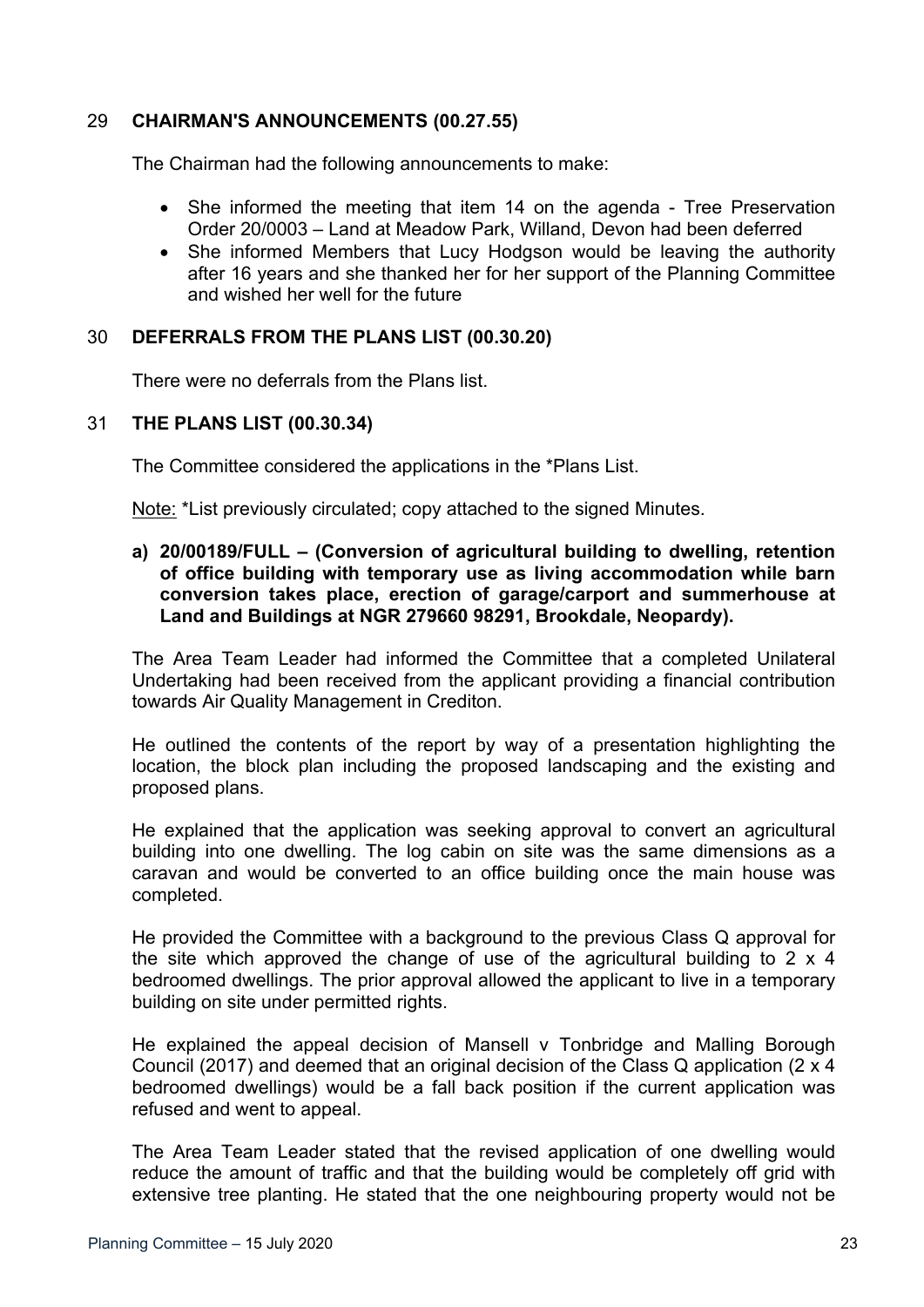overlooked and the log cabin would be repurposed into an office building once the conversion was complete.

Consideration was given to:

- The fall back position if the application was refused and went to appeal
- The log cabin would be converted to offices once the conversion was complete and could not be used as self contained residential accommodation
- The footprint of the proposed building was the same as the original
- Legislation which determined when Class Q could be applied for and possible restrictions through condition
- The views of the applicant who stated that the log cabin would be used as offices for his business once the conversion was completed and that he intended for this to be his forever home built to the highest quality
- The views of the Parish Council who were against the application and felt that the original application would have improved the area but the proposed dwelling was too large for 2 people and questioned the need for offices on site
- The views of the Ward Members with regard to the large mobile home on site that was built without requiring separate planning permission, that the proposal was not betterment when 2 buildings were reduced down to one, that it exceeded the original application, the design of the building and that the curtilage had been considerably increased by this new proposal
- The size of the log cabin
- Whether the application was sympathetic to agricultural heritage
- The ability of the Authority to impose conditions on the revised application with regard to materials and curtilage which could not be imposed with the current Class Q approved scheme

It was therefore:

**RESOLVED** that: Planning permission be granted subject to conditions as recommended by the Head of Planning, Economy and Regeneration

(Proposed by the Chairman)

## Note:

- i.) Cllr Mrs F J Colthorpe, Cllr D R Coren and Cllr S J Penny made declarations in accordance with the Protocol of Good Practice for Councillors dealing with planning matters as they had received contact from the applicant.
- ii.) Mark Broster (applicant) spoke;
- iii.) Cllr Mortimer spoke on behalf of Crediton Hamlets Parish Council
- iv.) Cllrs D R Coren and S J Penny spoke as Ward Members;
- v.) Cllr B G J Warren requested that his vote against the decision be recorded

## **b) 19/01309/FULL - Erection of a dwelling including demolition of a garage at Fair Havens, Mill Street, Crediton.**

The Principal Planning Officer outlined the contents of the report that had been produced to address Member concerns with: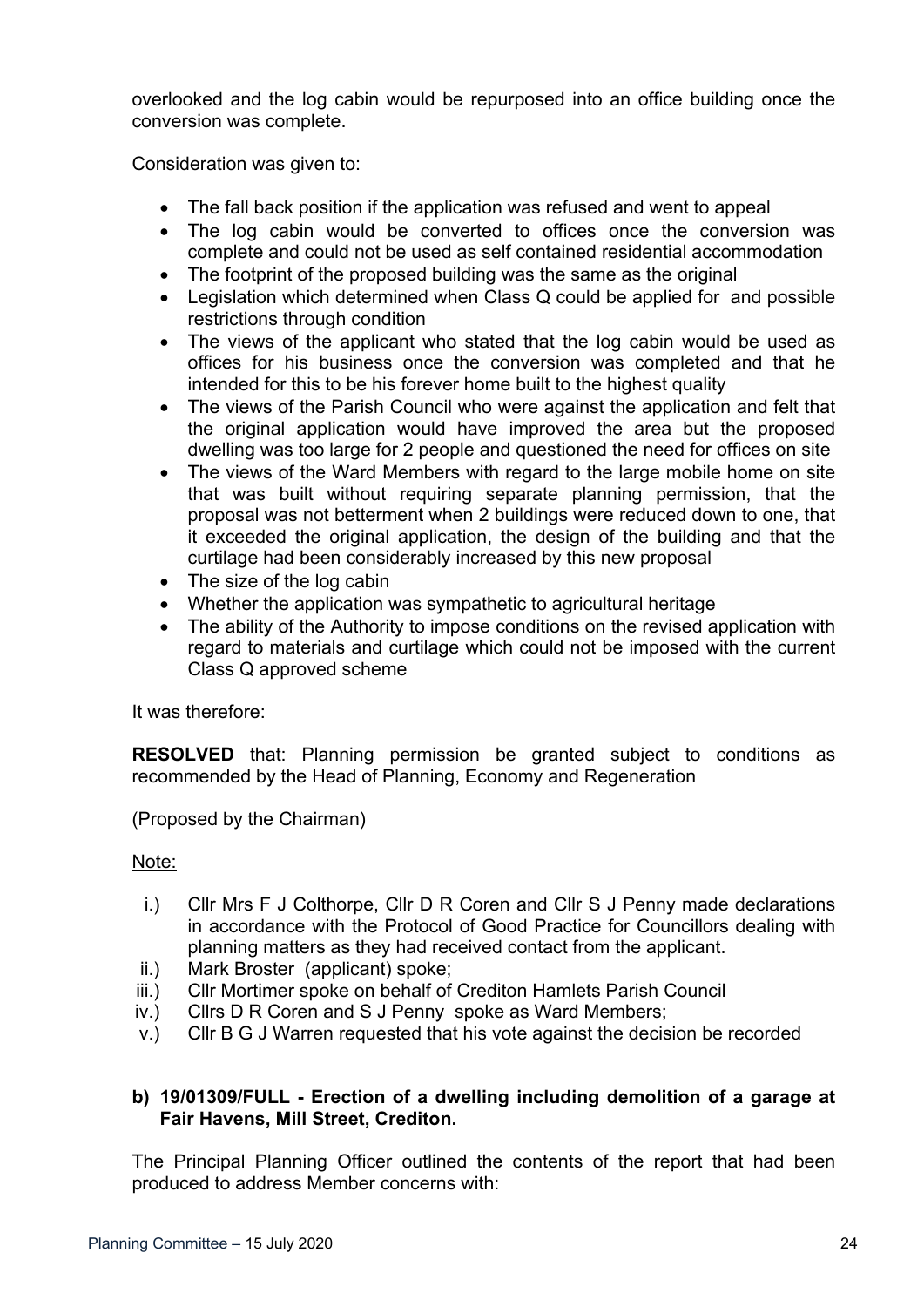- The requirement of an enhanced landscaping scheme to include semi-mature tree planting to site boundaries
- The colour of the cladding
- The weathering of the roof tiles to tone down the colour
- The need for the amount of roof lights installed and the glare from those that had already been installed

She highlighted by way of a presentation the elevations of the original agreed building to the one that had been built out, photographs of the site from various aspects, the revised landscaping scheme, the extra heavy standards trees and photographs of the previous bungalow showing the roof tiles in a less weathered state.

She informed members that the applicant had suggested two options to address the colour of the cladding, either replacement with hanging tiles or lead cladding but she informed members that officers were unconvinced that lead would be an appropriate solution.

Consideration was given to:

- The property was a 3 storey dwelling with rooms in the attic space
- The shared driveway and that the applicants garage would be removed
- The views of the objector who had concerns about the proposed tree planting in particular the Holm Oaks which she felt would be over whelming. Windows that were not included within the original application and the addition of a section of the building which was not permitted development and should be removed
- The views of the Agent who stated that the new landscaping proposals introduced larger trees and was based on Member discussions at the last meeting. The siting of the Holm Oaks and the proposal the replace the cladding on the bay window with leads which had been rejected by officers
- The views of the Ward Member who stated that the building had been built on an extant loophole and that the amenity could be improved if the extension was not approved but permission had been granted and the authority would need to ensure that any works carried out were in accordance with the plan.

It was therefore:

**RESOLVED** that: Planning permission be granted subject to conditions and including the additional conditions set out in the addendum report, as recommended by the Head of Planning, Economy and Regeneration

(Proposed by the Chairman)

(Vote 5 for: 5 against – Chairman's casting vote)

Notes:

i.) Cllr F W Letch declared a personal interest as he knew the occupants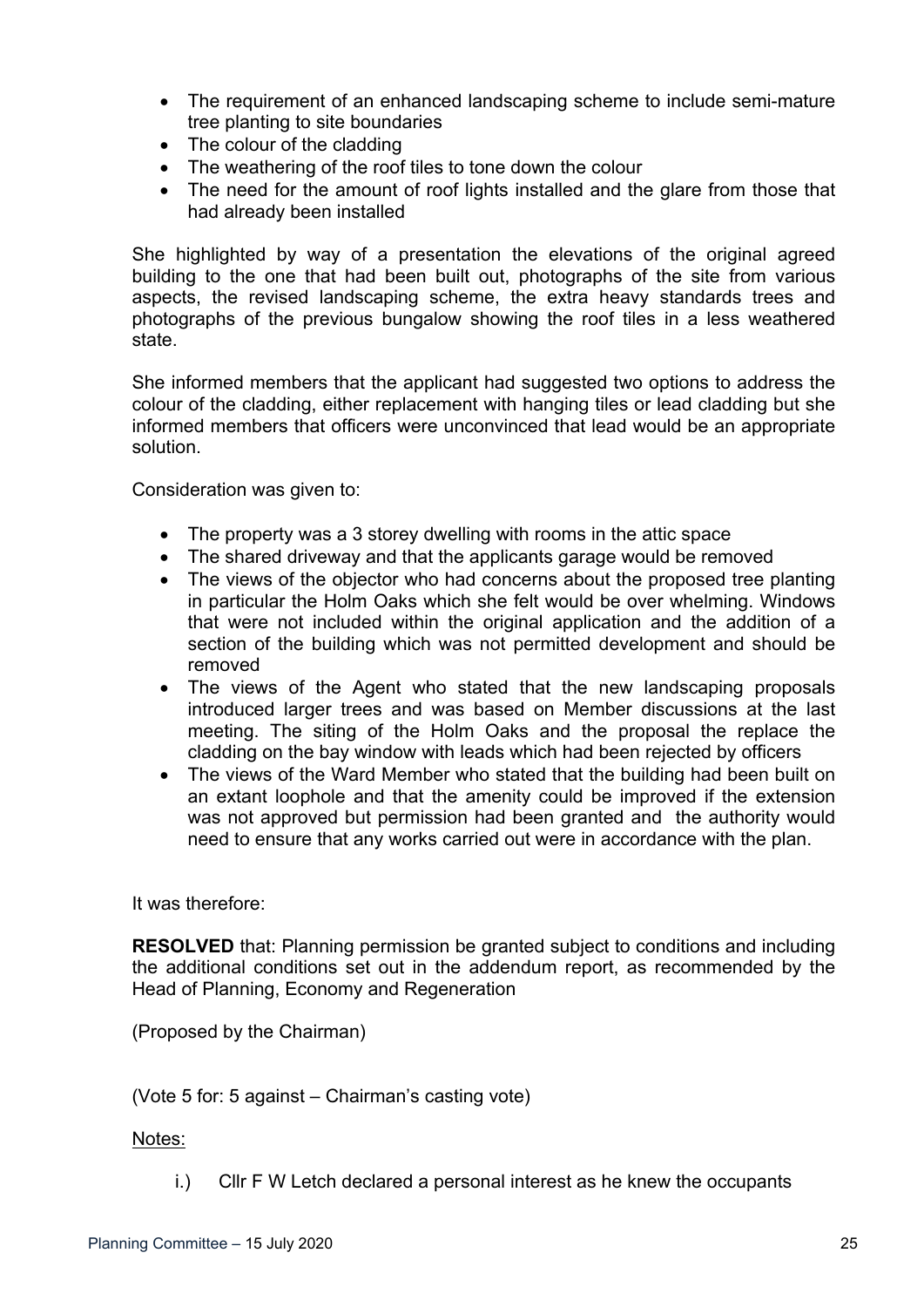- ii.) Cllr J Downes declared a personal interest as his property overlooked the application site
- iii.) Cllr Mrs C P Daw, Cllr S J Clist and Cllr B G J Warren made declarations in accordance with the Protocol of Good Practice for Councillors dealing with planning matters as they had received contact from the agent and objectors
- iv.) Sinead Partridge (objector) spoke
- v.) Joseph Marchant (Agent) spoke
- vi.) Cllr J Downes spoke as Ward Member
- vii.) The following late information was provided via the update sheet:

Since the officer report was completed a revised landscaping plan has been provided, drawing reference JW719/07/d, this supersedes drawing number JW719/07/c. The updated plan demonstrates the location of the dwarf brick wall which has recently been constructed on site to support the access path to the front of the property from the parking area. The applicant has confirmed that the maximum height of this wall is 900mm. The revision does not propose any amendments to the scope of landscaping as set out on the previous revision and discussed within the officer report.

## **c) 19/02013/FULL - Erection of dwelling and demolition of agricultural building at Land at NGR 306728 119836 (Wardmoor), Holcombe Rogus, Devon.**

The Principal Planning Officer outlined the contents of the report by way of a presentation highlighting the location, site plan, proposed elevations, floor plans and photographs of the site.

He explained that Class Q had been granted in 2018 and that this original application would be the fall back position if the application was refused and went to appeal.

He explained that the ridge height of the new proposal was significantly higher than the original plans but there was no evidence that the new development would cause more significant harm than the original position.

Consideration was given to:

- The footprint of the proposed building compared to the original permission
- The views of the objector who stated COR18 required that development in the countryside should be strictly controlled and that this application should be no greater in scale than the original, be agricultural in style and be a betterment of the original granted permission.
- The views of the agent which confirmed that because there was existing permission on the site that a residential building of some form would be built out and referred Members to the fall back position. That solar panels would be installed and that no neighbouring properties would be affected
- The views of the Parish Council regarding the character of the proposed building bore no resemblance to the existing building and it was not betterment in the countryside.
- The views of the Ward Member who had visited the site and had concerns with the size and scale of the building and the relocation away from the hedge. That the new building style would be in keeping with the local area and that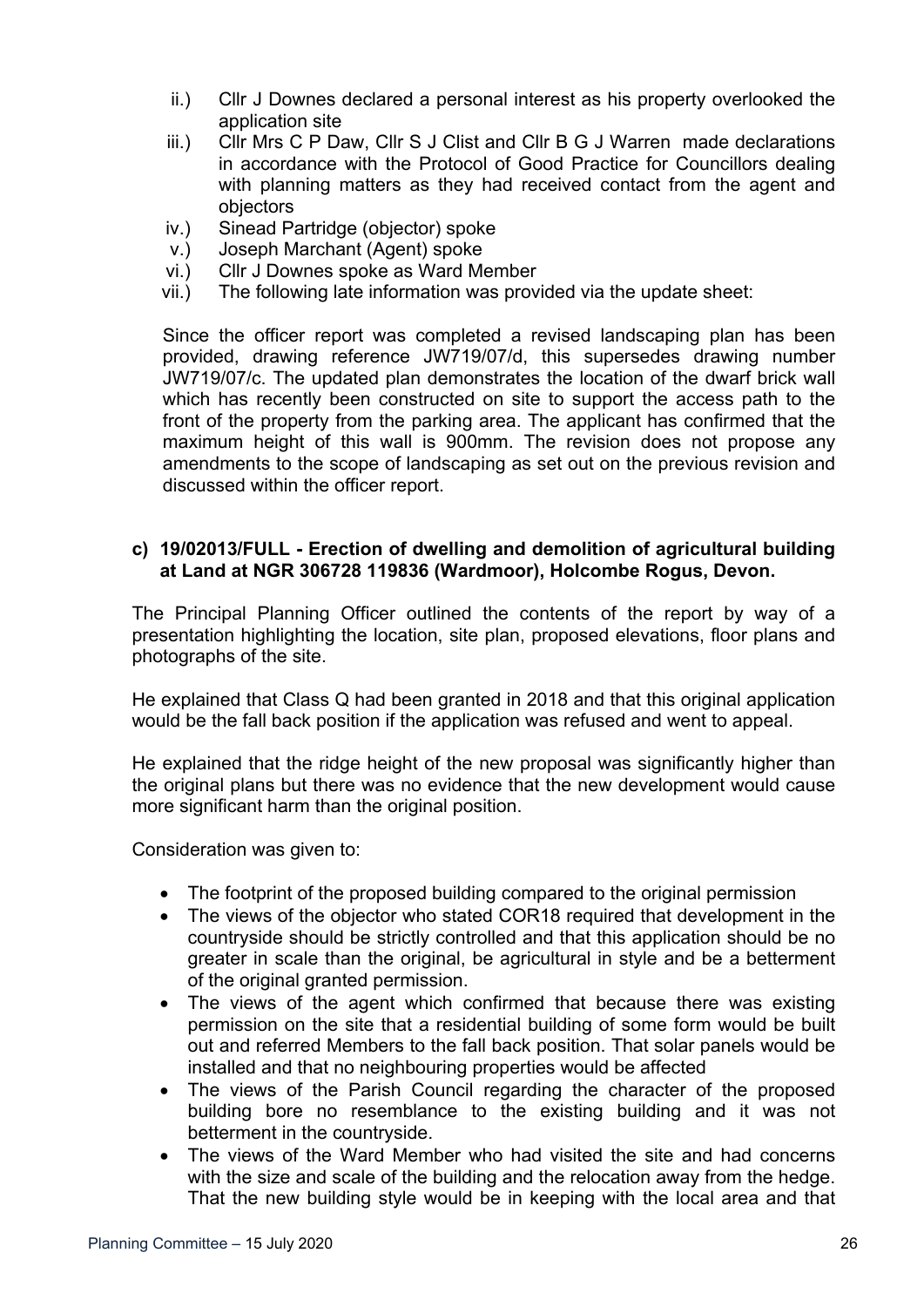local objections were due to the site being outside the settlement of Holcombe **Rogus** 

- Members views on the visual impact of the new building
- A consistent approach to Class Q redevelopment proposals

It was therefore:

**RESOLVED** that: Planning permission be granted subject to conditions as recommended by the Head of Planning, Economy and Regeneration

(Proposed by the Chairman)

(Vote 5 for: 5 against – Chairman's casting vote)

Note:

- i.) Cllr Mrs F J Colthorpe, Cllr E J Berry, Cllr S J Clist, Cllr L J Cruwys, Cllr Mrs C P Daw. Cllr D J Knowles, Cllr F W Letch, Cllr R F Radford, Cllr S J Penny and Cllr B G J Warren made declarations in accordance with the Protocol of Good Practice for Councillors dealing with planning matters as they had received contact from the applicant.
- ii.) Mr Grubb (Objector) spoke
- iii.) Hannah Cameron (Agent) spoke
- iv.) Cllr Pilgrim spoke on behalf of Holcome Rogus Parish Council
- v.) The Chairman read a statement on behalf of Cllr Mrs J Norton (Ward Member)
- vi.) The following late information was provided:

Letter of objection received:

Dear Councillor Colthorpe

I am writing to you personally as a neighbour of the application adjacent to Wardmoor to remove an agricultural barn and replace it with a modern house of very mediocre design. This is not a case of NIMBYism but a serious objection to development of the open countryside.

The application site is 1 mile from Holcombe Rogus and the Planning Officer in his report acknowledges that a new dwelling in this location would not be policy compliant because it is development of the open countryside. In particular Policy COR18 and Para 79 of the National Planning Policy Framework seek to prevent the provision of isolated new homes in the open countryside. The Planning Officer's reason for approval is that the design and layout represents betterment over the Class Q proposal. I very strongly disagree with that point as the new agricultural barn, built in 2009/10, is in good condition and can be easily converted to a dwelling without extremely affecting the external appearance in the countryside. Plans for the Class Q conversion can be seen. Whereas the proposed building is a standard, modern building, more fit for an estate than its proposed location. There is no mention of sustainability or consideration for the environment other than the basic minimum with regard to building a low bank and hedge to surround the garden. The agricultural barn conversion (permitted by Class Q) would be far less intrusive and is therefore a much better solution than the application.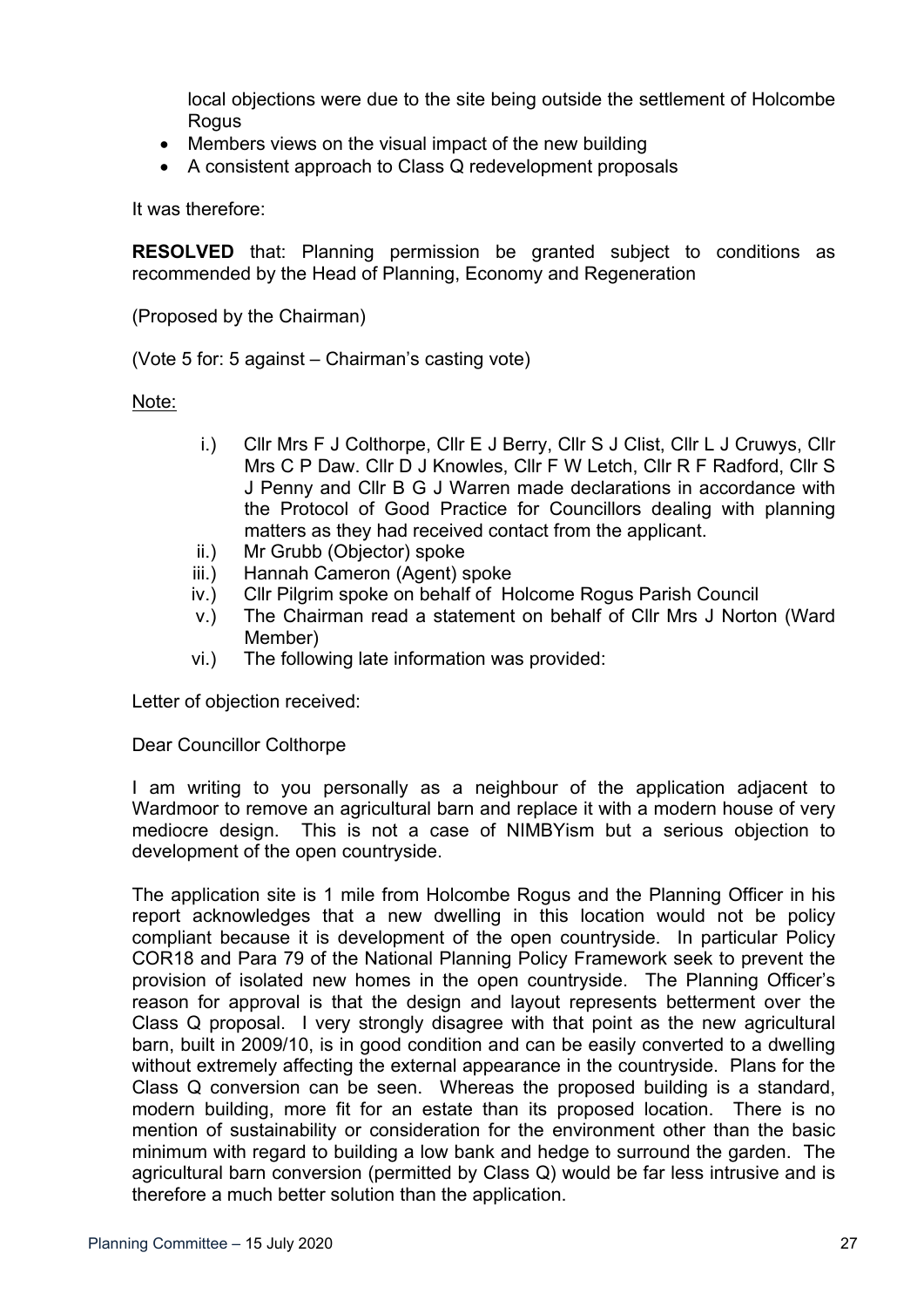If the application is approved, this will lead others in the district, to argue that a new build should be permitted to replace any barn. The intention of Class Q is not to allow new build, but to convert existing barns into dwellings with minimal impact on the environment and local amenity.

I know that it may not be considered now, but when the application was first granted for an agricultural barn, the planning officer at the time included a condition to remove the barn when it was no longer required. A Planning Inspector deemed that condition unnecessary but it shows that in 2009 the planning officer wanted to avoid further development of the site.

There is absolutely no reason to permit this application, as there is no betterment in the application, so I would appreciate it, if you could follow your council's policies and refuse the application.

# 32 **MAJOR APPLICATIONS WITH NO DECISION (02.20.27)**

The Committee had before it, and **NOTED,** a \*list of major applications with no decision.

It was **AGREED** that:

- Application 20/00876/MFUL (Land at NGR 302456 107324 Cullompton Devon) be brought before the committee for determination
- Application 20/00745/MOUTH (Land at NGR 286628 106169 R/O Barton Close Cheriton Fitzpaine Devon) be brought before the committee if the officer recommendation was minded to approve, no site visit was requested
- Application 20/00832/MOUT (Land at NGR 295372 113642 Bolham Road Tiverton Devon) be brought before the committee for determination, no site visit was requested

Note: \*list previously circulated and attached to the minutes.

# 33 **APPEAL DECISIONS (02.23.29)**

The Committee had before it, and **NOTED**, a \*list of appeal decisions providing information on the outcome of recent planning appeals.

Note: \*list previously circulated and attached to the minutes.

## 34 **19/01430/FULL HIGHFIELD FARM - ERECTION OF AN OFFICE BUILDING AND CHANGE OF USE OF AND CHANGE OF USE FROM AGRICULTURE TO GROUNDWORKS DEPOT (02.24.54)**

At the Planning Committee meeting on 17<sup>th</sup> June 2020, Members advised that they were minded to refuse the above application and invited an implications report for further consideration. The Committee therefore had before it an \*implications report of the Head of Planning, Economy and Regeneration setting out the implications of refusal.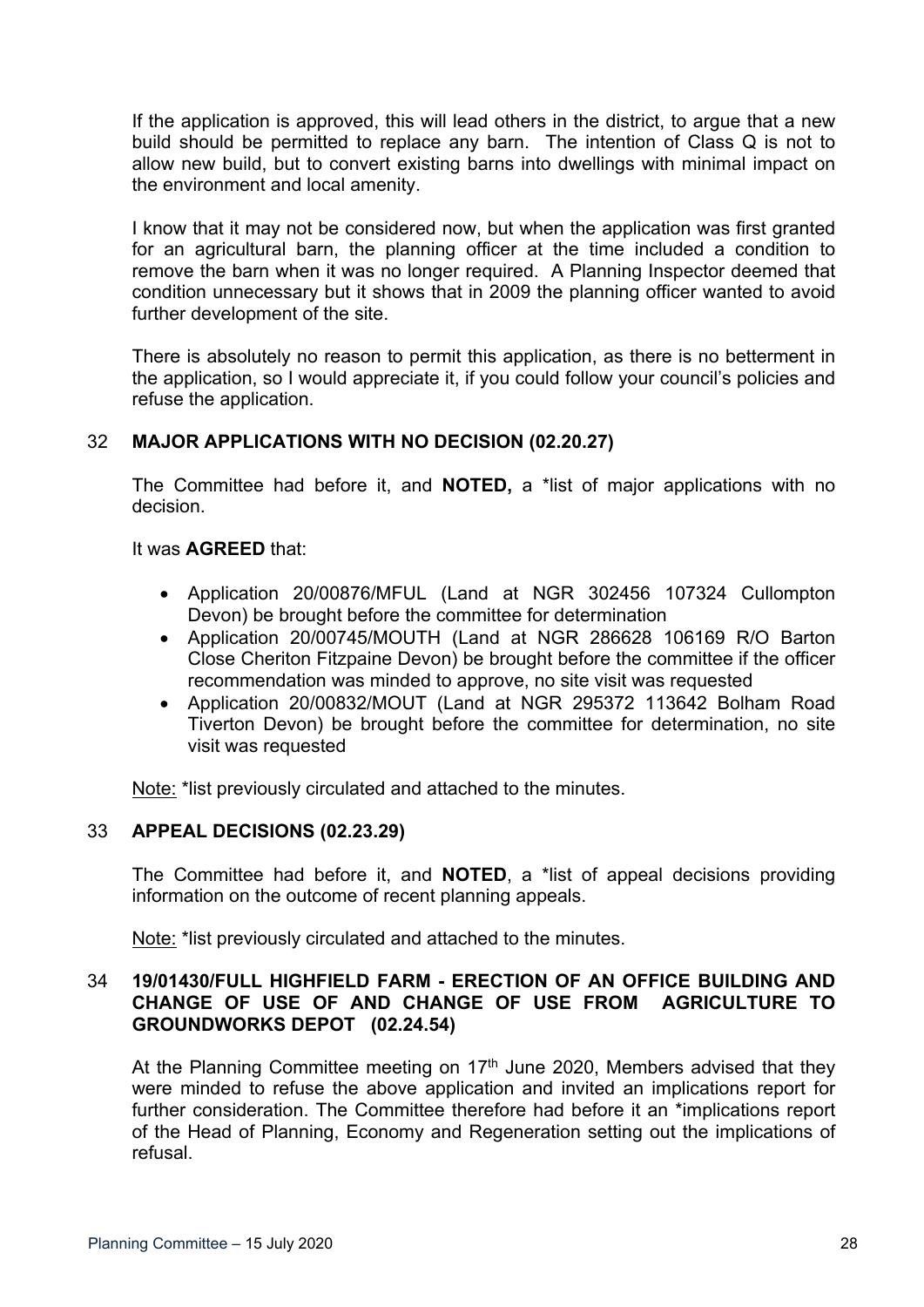The Planning Officer explained the implications report highlighting the reasons for refusal that members had identified at the previous meeting:

- Number of developments in the area
- Suitability of this particular business in this particular area
- Impact of noise on site and the number of hours worked

He explained that Public Health had appraised the application and that they concluded that subject to restrictions on hours that the impact could be adequately mitigated.

He informed members that the north end of the site had been determined as in the fringes of the North Devon Biosphere, a UNESCO-designated reserve, that officers had considered this and that with regard to the scale and nature of the proposed development within that portion of the site that the proposed conditions were adequate.

He addressed the points submitted by the Ward Member at public question time:

- Alternative sites had been investigated within a 3 mile radius not 3km
- Members should only consider the noise impacts of the application site and not from other locations

Members requested confirmation of the additional and updated conditions which had been presented at the previous Committee meeting.

The Planning Officer confirmed the additional and updated conditions as:

- Additional Condition No external lighting shall be installed on site unless details of such lighting, including the intensity of illumination and predicted lighting contours, have been first submitted to, and approved in writing by, the Local Planning Authority prior to its installation. Any external lighting that is installed shall accord with the details so approved.
- Amended reason for Condition 3 To allow the Local Planning Authority to retain control over the future use of the site, in the interests of visual and residential amenity, in accordance with policy DM2.
- Amended Condition 4 The building hereby approved shall be used for purposes falling within Use Class B1(a) or (b) only and for no other purpose (including any other purpose in any Use Class of the Schedule to the Town and Country Planning (Use Classes) Order 1987, or in any provision equivalent to that Class in any statutory instrument revoking and re-enacting that Order with or without modification), or any other use permitted under the provisions of Article 3 of The Town and Country Planning (General Permitted Development)(England) Order 2015 (or any Order revoking and re-enacting that Order with or without modification).
- Amended Condition 6 No external lighting shall be installed on site unless details of such lighting, including the intensity of illumination and predicted lighting contours, have been first submitted to, and approved in writing by, the Local Planning Authority prior to its installation. Any external lighting that is installed shall accord with the details so approved.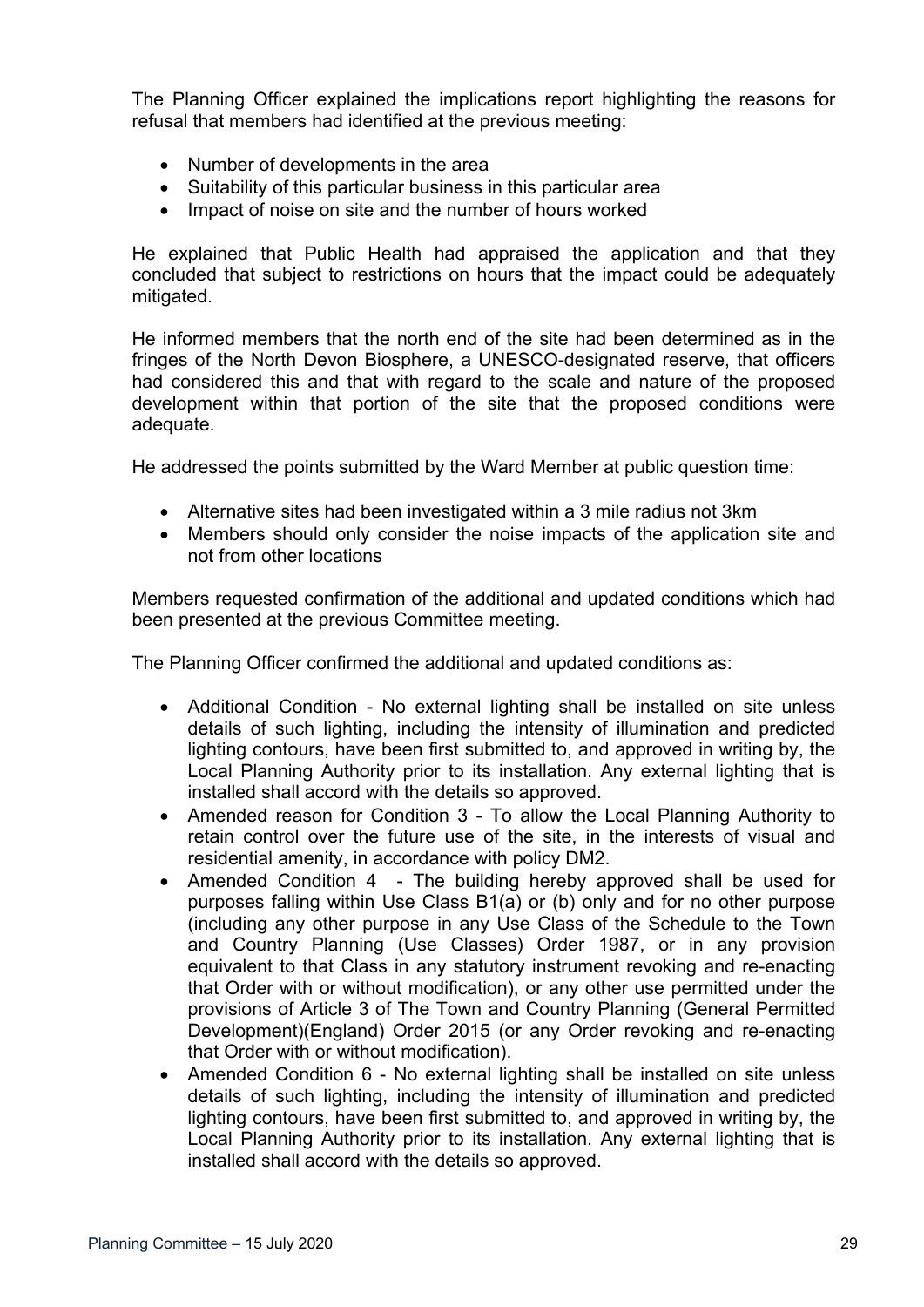It was therefore:

**RESOLVED** that: Planning permission be granted subject to conditions as recommended by the Head of Planning, Economy and Regeneration

(Proposed by the Chairman)

(Vote 5 for: 5 against – Chairman's casting vote)

Notes: \* implications report previously circulated and attached to the minutes

#### 35 **19/01189/OUT LAND NORTH OF TOWN FARM BURLESCOMBE - OUTLINE FOR THE ERECTION OF TWO DWELLINGS (REVISED SCHEME) (02.41.59)**

At the Planning Committee meeting on 17th December 2019, Members advised that they were minded to refuse the above application and invited an implications report for further consideration. The Committee therefore had before it an \*implications report of the Head of Planning, Economy and Regeneration setting out the implications of refusal.

The Principal Planning Officer explained the implications report highlighting the reasons for refusal that members had identified at the previous meeting:

- 1. The impact of the proposal on the historic hedge/wall
- 2. The impact of the proposal on the historic location
- 3. The impact of the proposal on the setting of the Grade I listed church
- 4. The lack of pavements in the area and the narrowness of the roads.

He explained that the first two reasons for refusal could be combined as they dealt with the same. He explained this would leave 3 reasons for refusal:

- 1. The impact of the proposal on the historic hedge/wall & The impact of the proposal on the historic location
- 2. The impact of the proposal on the setting of the Grade I listed church
- 3. The lack of pavements in the area and the narrowness of the roads.

He further explained that reason 1 could be considered as a reason for refusal as this was a revised application but he would go into more details about this later on in his presentation. He explained that reason 2 could be considered as a reason for refusal and the Conservation Officer would give further details but reason 3 was not supported by Highways and therefore was unlikely to succeed.

He explained that a further reason for refusal could be considered as the application site was now deemed to be outside of the settlement limit as confirmed in the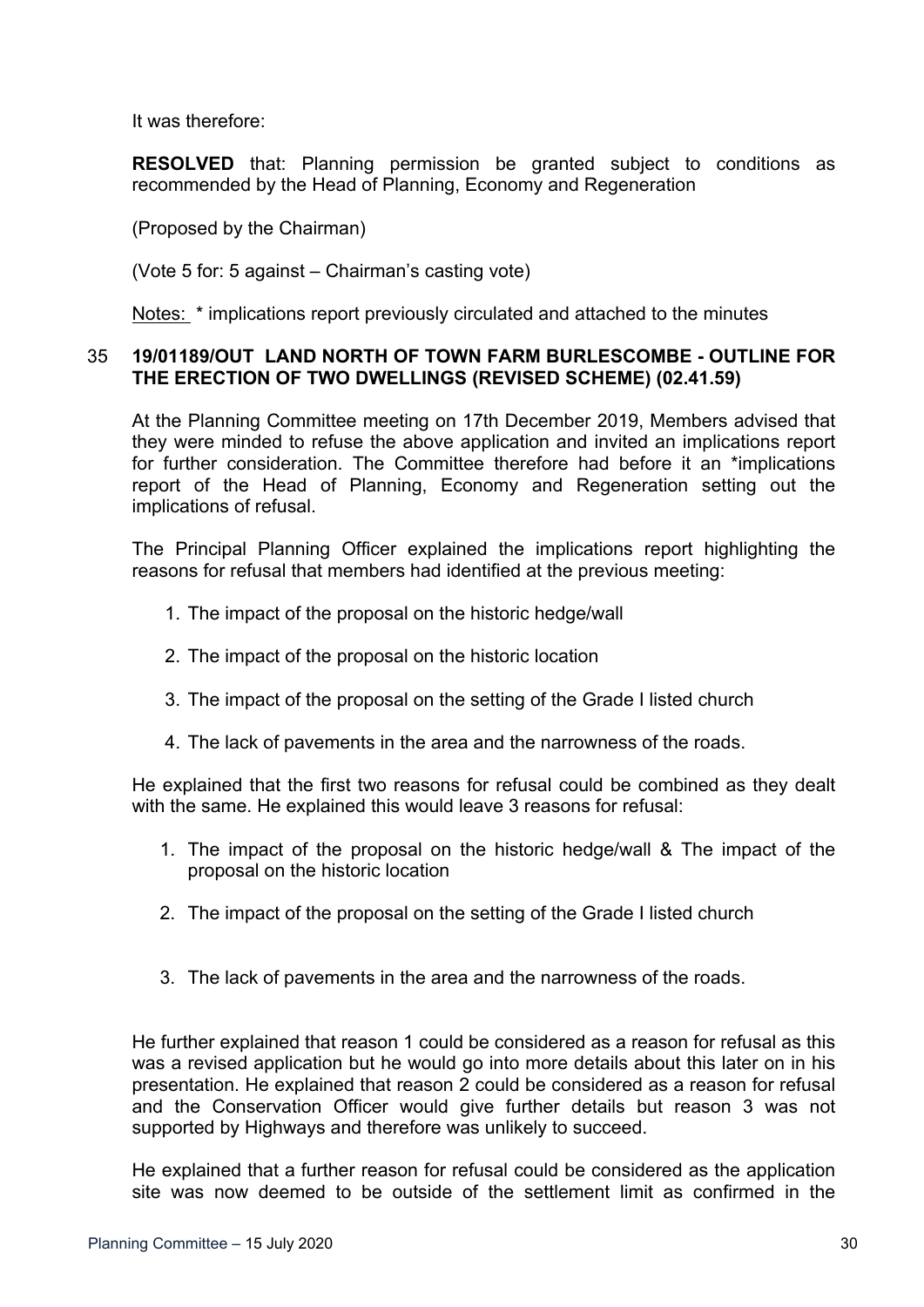published Mid Devon Local Plan review which carried substantial weight for a reasons for refusal.

The officer then went on to address the questions raised at public question time:

- Under section 6 of the Hedgerow Regulations planning applications were exempt from needing to be being considered so carrying out planning applications is deemed to be accepted and does fall to be considered under that regulation
- An Ecology assessment was submitted with the previous application it identified the potential for the hedge to be an important roadside hedge. Natural England were consulted on the application at every stage and the LPA should be reasonable in their requests for additional information from applicants, not putting them to any additional expense unless absolutely necessary. Given that the application was being refused and therefore there would be no need for the roadside hedge to be removed it was not considered proportionate to request additional survey work be undertaken. Where protected species are likely to be removed a licence is required from Natural England before works can progress. This is a requirement outside of the planning system.
- The issue of the loss of the hedge in the current application was addressed in the officer report to committee in December 2019 and also addressed in the implications report before Members today and your officers are stating that could be a defendable position but highlighted the possibility of costs being awarded due to this not being raised in the original reasons for refusal. There is clearly a lot of local feeling towards the hedge and Members may wish to include this as a reason for refusal if they are so minded.
- Hedgerow regulations fall outside of the the consideration of planning applications
- The revised scheme was dealing with original reasons for refusal and we are unable to introduce new reasons into a revised scheme
- Documented historic background has not been discounted and is included within the officers report however members could utilise the loss of the hedge as an additional reason
- Councillors are aware of the starting point with regard to harm to heritage assets and settings and members have been advised of section 66 of the Act and their statutory duty
- There is public benefit as two houses towards the housing need in the district and employment would be provided during the construction phase
- It was considered that the additional works were not substantial for the alterations made. Yes they were going to be digging more into the hillside however the initial application did show a very large wall in which we said we weren't keen with and that was replaced with a canopy which would then be covered with the earth to mimic the rest of the hill leaving a chamber underneath for the cars to turn around in. There are conditions with this in that there will be no lighting underneath and to be kept for a turning area only.
- The amended scheme limits the impact of the proposal with regard to the church is not a huge change and the appearance appears to be appropriate although main appearance and size and scale will be dealt with at reserved matters
- Complied with COR2 and DM2 and dealt with on December 2019 report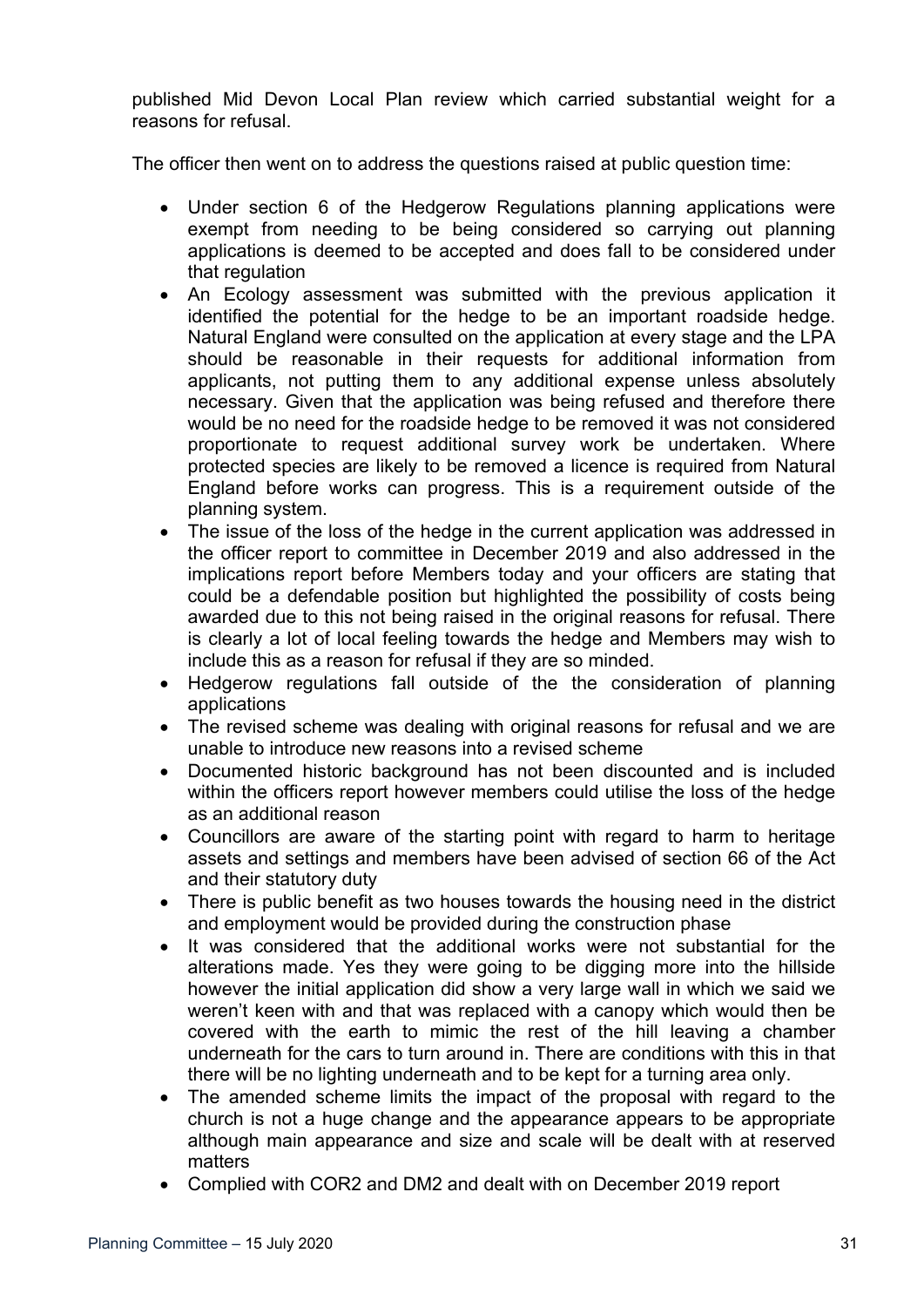- Parking for the proposal does meet the planning policies under DM8and the revised Local review Plan . There is no parking restrictions on this part of the road and not aware of anything we can control on that via planning legislation. The farm shop has the same issues.
- The Leylandii trees are not something the planning service can deal with and they would be the responsibility of the owner if minded to refuse
- The latest Historic England advice has been provided to members

The Conservation Officer then provided Members by way of a presentation views to and from the Church and historic monuments. He provided further details of Section 66 of the listed building act and that heritage assets and conservation was enforced by DM27 and repeated in DM25. He explained that in his balanced view the development did not cause harm to the Grade 1 Church but members may have an alternative view.

Consideration was given to:

- The hedge not being an original reason for refusal
- The original highways reason for refusal
- The possibility of costs being awarded against Council if the hedge was now introduced as a reason for refusal
- The significant weight of the Local Plan Review and that the Local Plan was due to be adopted prior to any appeal being received

It was therefore:

**RESOLVED** that that application be refused for the following reasons:

- 1. The proposal is within the setting of a Grade I listed Church with associated Grade 2 structures and monuments. The significance of the Church relates to views to and from the Church principally, in relation to this application, towards the east from the unnamed road to the west of the site, and from the Church and Church Yard out to the West. The Council considers that the introduction of two dwellings as per the submission, would alter these views by creating two dwellings that would result in an unjustified distraction and intrusion into these important historic views from the public highway and be harmful to the local experience of this Grade 1 listed building contrary to the statutory duty under section 66 of the Planning (Listed Buildings and Conservation Areas) Act 1990 and contrary to Policy DM27 of the current Adopted Local Plan, Policy DM25 of the Mid Devon Local Plan review 2013- 2033:Pre Adoption Draft and the National Planning Policy Framework 2019
- 2. National and local planning policy states that local planning authorities should avoid new homes in the countryside unless there are special circumstances to justify an approval. A case has been submitted for the provision of two dwellings in this rural location; however this justification is not considered to amount to special circumstances and considered to carry insufficient weight so as to override local and national policy. The proposed residential development would be in an unsustainable location and is considered to be in conflict with policies S1, and S14 of the Mid Devon Local Plan Review 2013-2033: Pre Adoption Draft and the National Planning Policy Framework 2019

(Proposed by Cllr B G J Warren and seconded by Cllr F W Letch)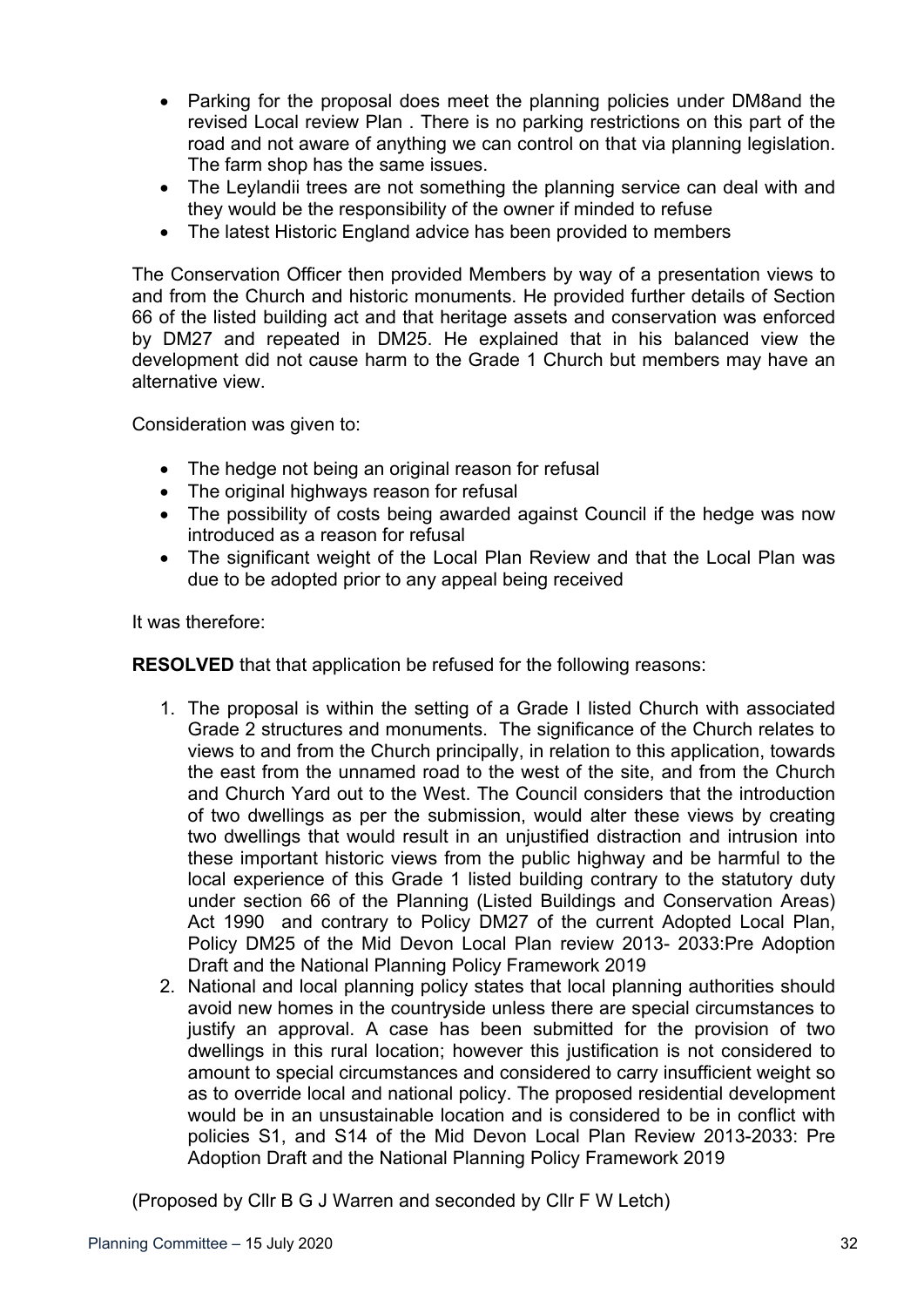Notes:

- i.) Cllr Mrs F J Colthorpe, Cllr E J Berry, Cllr S J Clist, Cllr L J Cruwys, Cllr Mrs C P Daw. Cllr D J Knowles, Cllr F W Letch, Cllr R F Radford, Cllr S J Penny and Cllr B G J Warren made declarations in accordance with the Protocol of Good Practice for Councillors dealing with planning matters as they had received contact from the applicant and objectors.
- ii.) Cllrs S J Clist and R F Radford declared a personal interest for personal reasons and left the meeting during the discussion thereon
- iii.) \* implications report previously circulated and attached to the minutes

# 36 **TREE PRESERVATION ORDER 20/00002 - FORMER PRIMARY SCHOOL, NEWTON ST CYRES, EXETER (03.31.10)**

The Committee had before it a \* report of the Head of Planning, Economy and Regeneration regarding the above application.

The Area Team Leader outlined the contents of the report via a presentation highlighting the location of the tree , photographs of the tree from various locations and the tree itself.

Consideration was given to:

- The views of the agent who stated that the tree was structurally poor and only some of the issues had been addressed by the tree officer and that the tree had many defects. The applicant was not looking to clear the site of all trees
- The Ward Member who said the challenge to the TPO was unnecessary and it was not to stop development but that the Parish Council were looking forward to development plans for the site be being brought forward. The tree had historic significance.
- Confirmation from the Council's Tree Officer to the age of the tree and how many years of useful life were remaining
- Whether the tree was safe
- The rooting system of the tree
- Responsibility for the tree

**RESOLVED** that the Tree Preservation Order be confirmed.

(Proposed by Cllr F W Letch and seconded by Cllr L J Cruwys)

Notes: \*Report previously circulated copy attached to the minutes.

# 37 **TREE PRESERVATION ORDER 20/00003 - LAND AT MEADOW PARK, WILLAND, DEVON**

This item was deferred as stated in minute No 29

# 38 **ACCESS TO INFORMATION - EXCLUSION OF PRESS AND PUBLIC (04.00.02)**

Prior to considering the following item on the agenda, discussion took place as to whether it was necessary to pass the following resolution to exclude the press and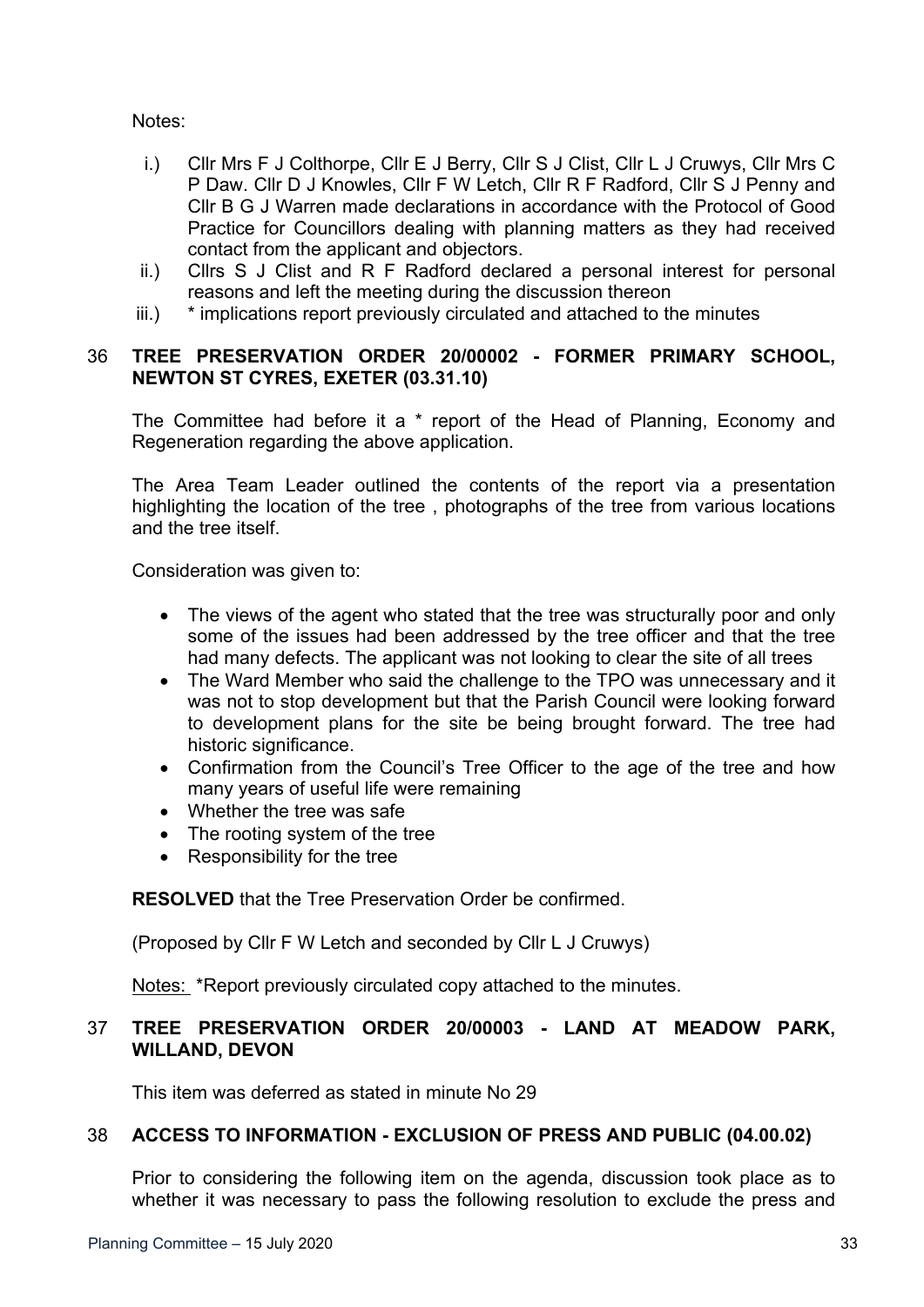public having reflected on Article 15 15.02(d) (a presumption in favour of openness) of the Constitution with the following issues being raised:

- Legal advice with regard to information pertaining to individuals, financial and business affairs and legal professional privilege
- The financial and business affairs of the company and that much of that information was confidential or had been provided as such
- Members needed to be have a full and frank debate on the issues which should take place in closed session

The Planning Committee decided that in all the circumstances of the case, the public interest in maintaining the exemption outweighed the public interest in disclosing the information.

It was therefore:

**RESOLVED** that: under Section 100A(4) of the Local Government Act 1972 the public be excluded from the next item of business on the grounds that it involves the likely disclosure of exempt information as defined in paragraph 1 namely information relating to any individual; paragraph 3 respectively of Part 1 of Schedule 12A of the Act, namely information relating to the financial or business affairs of any particular person (including the authority holding that information) and paragraph 5 namely information in respect of which a claim to legal professional privilege could be maintained in legal proceedings.

(Proposed by the Chairman)

Prior to going into closed session the Head of Planning, Economy and Regeneration provided answers to questions that had been asked at public question time:

## **Public Question response Higher Town, Sampford Peverell**

- It is for Committee to instruct Officers over defence of reasons for refusal.
- As a public inquiry, consultants have been secured on behalf of the Council to defend the Council's position and will appear as expert witnesses and have submitted their proofs of evidence.
- The wording of policy SP2 in full, the Inspector's report on the Local Plan and its adoption status are material considerations at the appeal and the Council's case at appeal will take these into account.

## 39 **APPEAL - APPLICATION 17/01359/MOUT - OUTLINE FOR THE ERECTION OF 60 DWELLINGS AND CONSTRUCTION OF NEW VEHICULAR ACCESS ONTO HIGHWAY TO THE WEST OF THE SITE - LAND AND BUILDINGS AT NGR 302469 114078, HIGHER TOWN, SAMPFORD PEVERELL**

Returning to open session:

The Planning Committee **RESOLVED** to continue with the defence of the appeal of Application 17/01359/MOUT in accordance with the current position.